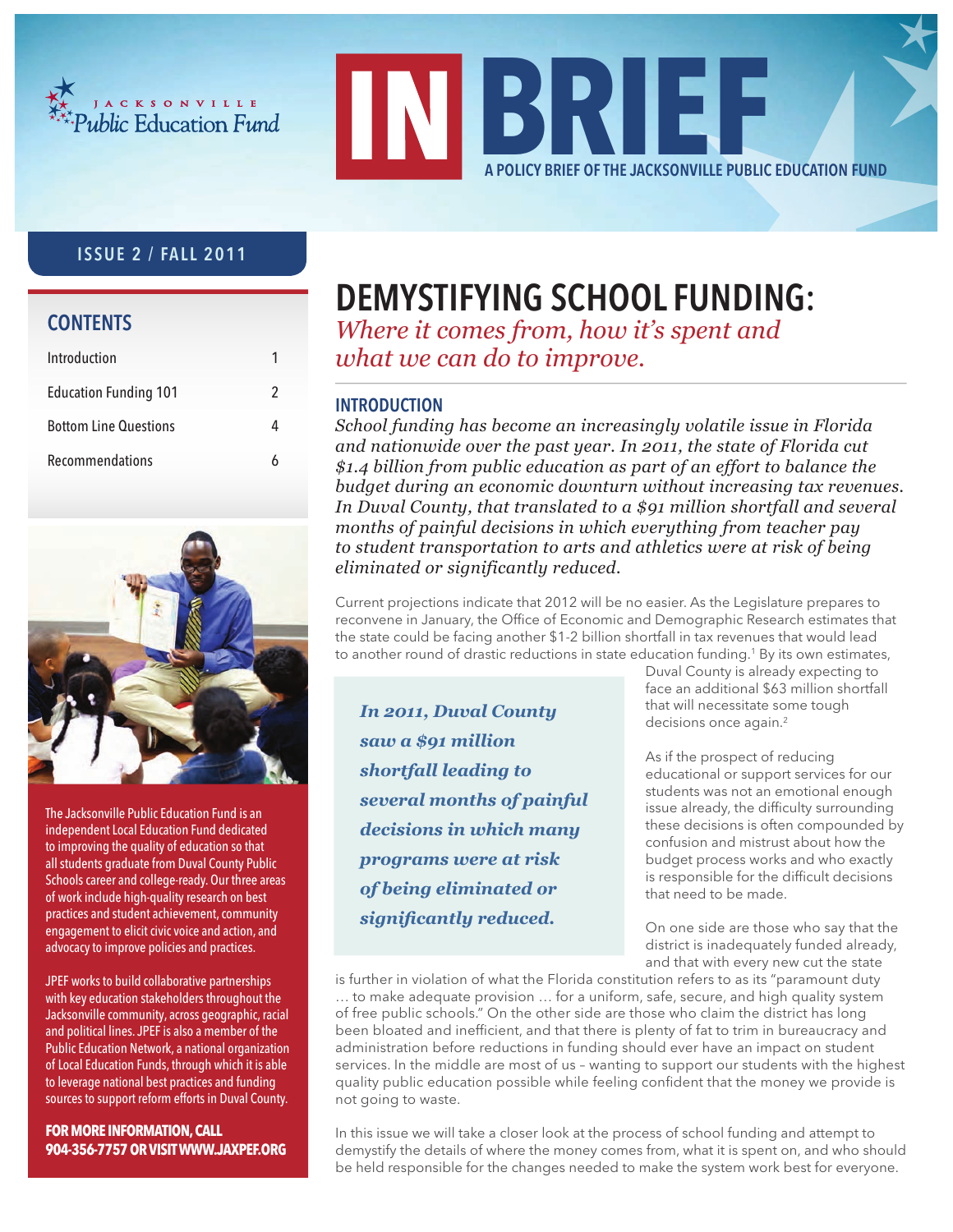# EDUCATION FUNDING 101

*In order to have a clear understanding of how the budget works it is important to understand the difference between general funding and categorical funding.* 

## General funding

is money that the district receives and, for the most part, has independent decisionmaking authority over how to spend. It is out of the general fund that the district pays for the vast majority of all teacher salaries, instructional services and materials, central and board expenses and other student support services.



Some funding, however, comes with strict limitations about how it can be spent. This money is known as **categorical funding** because it is held aside from the general fund in separate accounts to be used only for those purposes allowed by law for those funds. For example, some categorical funds received by the district can only be spent on things such as building and property improvements, food services, paying down debt, or implementing specific federally or state-mandated programs.

Over the next few sections, this concept will be critical in helping us understand the difference between how much total funding the district receives versus how much it actually has directly available to support instruction and student services.

WHERE DOES THE MONEY COME FROM? School district revenues come primarily from three major sources: federal aid, state funding and local property taxes. The top half of Table 1, along with Figure 2, shows a breakdown of contributions from each source to Duval County's overall budget and

available general funds for 2011-2012.

|                                           |                     | <b>TABLE 1</b>      |
|-------------------------------------------|---------------------|---------------------|
| <b>REVENUES</b>                           | <b>TOTAL BUDGET</b> | <b>GENERAL FUND</b> |
| Source                                    |                     |                     |
| Federal                                   | \$207M              | \$1M                |
| State                                     | \$473M              | \$468M              |
| Local                                     | \$401M              | \$322M              |
| Other                                     | \$545M              | \$204M              |
| <b>TOTAL REVENUES</b>                     | \$1.626B            | \$995M              |
| <b>APPROPRIATIONS</b>                     | <b>TOTAL BUDGET</b> | <b>GENERAL FUND</b> |
| Spending                                  |                     |                     |
| Instruction                               | \$693M              | \$630M              |
| <b>Instructional Support Services</b>     | \$186M              | \$90M               |
| <b>Facilities</b>                         | \$171M              | \$1M                |
| Depreciation                              | \$125M              | .                   |
| <b>Operations &amp; Utilities</b>         | \$94M               | \$93M               |
| <b>Central Support Services</b>           | \$69M               | \$15M               |
| <b>School Administration</b>              | \$61M               | \$61M               |
| <b>Food Services</b>                      | \$59M               |                     |
| Transportation                            | \$49M               | \$43M               |
| <b>Restricted Fund Balances</b>           | \$42M               | \$31M               |
| Debt Repayment                            | \$40M               |                     |
| <b>Central Administration &amp; Board</b> | \$24M               | \$21M               |
| <b>Instructional Materials</b>            | \$11M               | \$10M               |
| <b>Community Services</b>                 | \$1.5M              | \$0.9M              |
| <b>TOTAL APPROPRIATIONS</b>               | \$1.626B            | \$995M              |



## FEDERAL REVENUE (TOTAL CONTRIBUTION: \$207 MILLION)

The significance of federal funding as a part of overall district *revenues can fluctuate significantly from year to year depending on the funding cycles of various limited-term federal initiatives, such as Race to the Top. In 2011-2012, the district will receive about \$207 million from federal sources, accounting for about 13% of total funding.3 However the vast majority of those funds are restricted to categorical spending accounts.* 

Of the approximately \$207 million in revenues from federal sources in this year's budget, nearly 71% of it is specifically earmarked for implementing the requirements of the Individuals with Disabilities Education Act, Title I, and the National School Lunch Act. Another 15% is designated for supporting initiatives

meeting the requirements Race to the Top and other initiatives of the American Recovery and Reinvestment Act. Through the specific parameters of those programs, about 55% of overall funding received from federal sources is actually spent on instruction and instructional support services.2 Only about 0.5% of all federal funds received in 2011-2012 are available as general funds for the district to spend entirely at its own discretion.

## STATE REVENUE (TOTAL CONTRIBUTION: \$473 MILLION)

*In 2011-2012, the district will receive about \$473 million in revenue from state sources, accounting for 29% of the overall budget this year, and about half of revenues into the general fund. Most of the money received from the state is administered through the Florida Education Finance Program (FEFP).*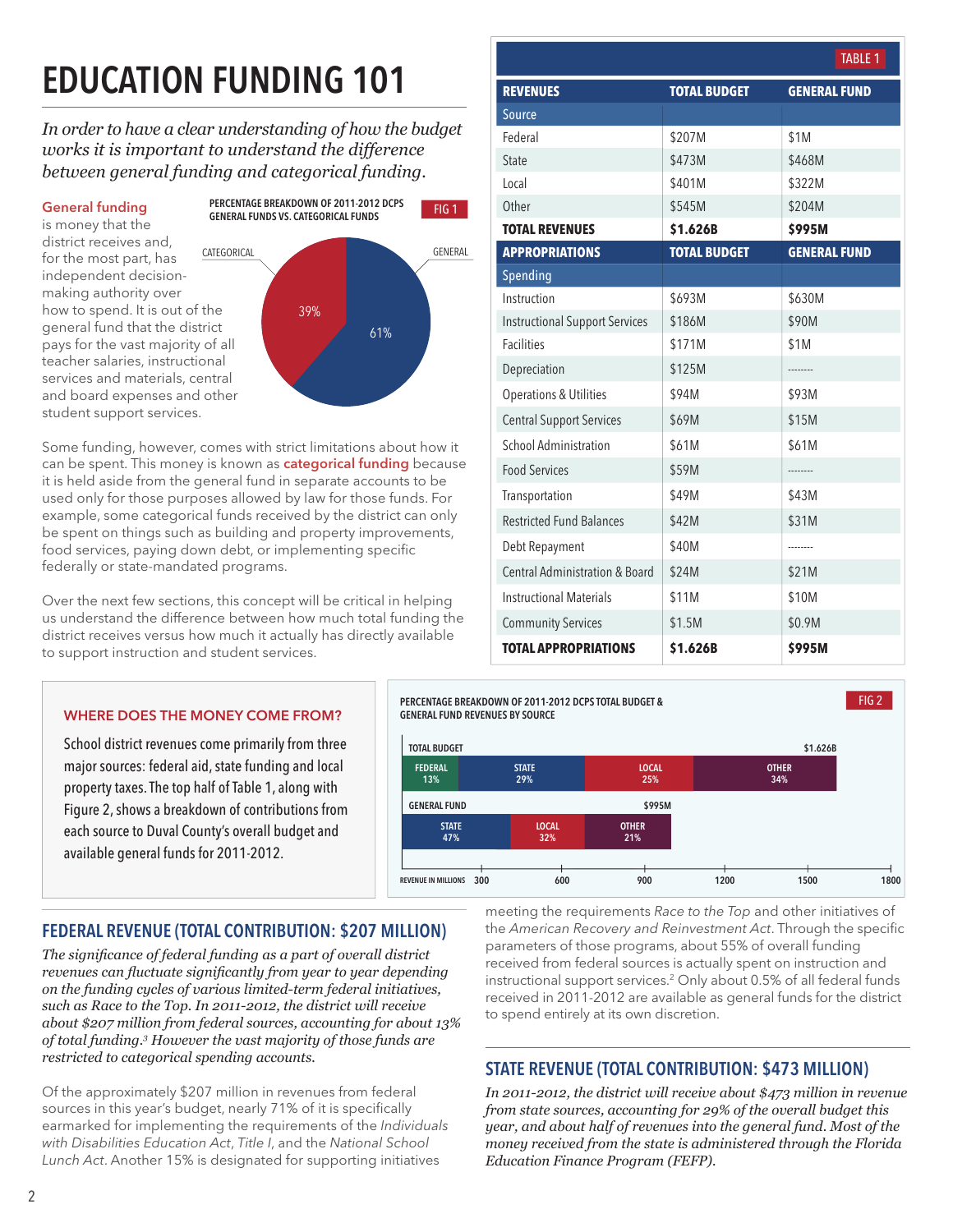FEFP administers the major portion of state support to all districts, including state budget appropriations. The amount of FEFP funding received by each district is based on the number of full-time students enrolled in the district adjusted for various factors such as numbers of students requiring exceptional education or English language learner support, as well as operational cost differences associated with varying price levels in different districts.

In total there are about 20 different potential adjustment factors taken into account when determining the amount of overall FEFP funding received by each district, though differences in percentages of students living in poverty between districts is not one of them.

This year, Duval County received about \$319 million in FEFP funding, accounting for about 20% of total funding and about a third of revenues for the general fund.

Aside from FEFP funds, some additional programs are also funded by the state through categorical funds, special allocations, and state lottery revenues. Over the past ten years, the percentage of state lottery funding going to support K-12 public schools has gone down from 60% in 2001 to 44% in 2011.<sup>4</sup> Much of the money received from the lottery is earmarked for specific programs, such as school recognition programs and class-size reduction efforts. In 2011-2012, Duval County only received about \$370,000 in discretionary funds from the state lottery – or about 0.4% of its general funds.

## LOCAL REVENUE (TOTAL CONTRIBUTION: \$401 MILLION)

*Local revenue for school districts is generated almost entirely through property taxes. In 2011-2012, the district will receive about \$401 million in revenue from local property taxes, accounting for 25% of total funding and about a third of revenues for the general fund.*

Property taxes are determined by local **millage rates** and can vary from district to district. To understand how millage rates translate into actual dollars, a rate of 1 mill would mean \$1 in tax on every \$1,000 of taxable property value. For example, a millage rate of 5.00 would mean that the owner of a house valued at \$150,000 would owe \$5.00 on every \$1,000 of that value, or \$750 in total property taxes<sup>5</sup> (\$150,000 value/ \$1,000 increments = 150, x \$5.00 each = \$750).

There are several different types of local property taxes for education funding, some of which are set at by the State Legislature and Commissioner of Education, others of which are under the authority of the local school board, and still more which are under the control of the voters in each district. Table 2 shows all the possible millage rate components for education funding, including who controls them, which components are already being charged in Duval County and where there is room to increase revenues in this area if desired.

Figure 3 displays the breakdown of current local property taxes collected for education in Duval County. As we can see, the major portion of local education property taxes comes from what is called the **Required Local Effort (RLE)**. The RLE is set by the Commissioner of Education and the Legislature at the state level, and dictates the minimum level of property taxes that districts must collect in order to also receive the state portion of their funding for education. Of total local property taxes collected this year, about \$283 million (70%) comes form the RLE.



|                                    |                                            |                                                                            |                   |                          | <b>TABLE 2</b>         |
|------------------------------------|--------------------------------------------|----------------------------------------------------------------------------|-------------------|--------------------------|------------------------|
| <b>AUTHORITY</b>                   | <b>TYPE OF MILLAGE</b>                     | <b>USED FOR</b>                                                            | '11-'12 DCPS RATE | <b>ROOM TO INCREASE?</b> | <b>MAX RATE</b>        |
| State (Commissioner)               | Required Local Effort                      | <b>Operations</b>                                                          | 5.285             | --------                 | --------               |
|                                    | Prior period funding adjustment<br>millage | <b>Operations</b>                                                          | 0.020             | --------                 | --------               |
| Local (School Board)               | <b>Discretionary Spending</b>              | Operations                                                                 | 0.748             | N <sub>0</sub>           | 0.748                  |
|                                    | Local Capital Improvement                  | Capital Improvements                                                       | 1.500             | N <sub>0</sub>           | 1.500                  |
|                                    | <b>Discretionary Capital Improvement</b>   | Lease purchase payments<br>or other critical fixed capital<br>outlay needs | --------          | Yes                      | 0.250                  |
| Local (Voter Referendum Required)  | Critical operating needs                   | Operations                                                                 | --------          | Yes*                     | 0.250                  |
|                                    | Critical capital outlay needs              | Capital Improvements                                                       | --------          | Yes*                     | 0.250                  |
|                                    | Additional operating                       | Not specified                                                              | --------          | Yes                      | (Balance up to 10.000) |
|                                    | Additional capital improvement             | Not specified                                                              | --------          | Yes                      | (Balance up to 10.000) |
| <b>TOTAL MILLAGE FOR EDUCATION</b> |                                            |                                                                            | 7.553             | <b>Yes</b>               | 10.000                 |
| ADDITIONAL POTENTIAL REVENUES      |                                            |                                                                            |                   |                          |                        |
| Local (Voter Referendum Required)  | Additional Debt Service Millage            | Debt services                                                              | --------          | Yes                      | Adjustable             |
|                                    | Local Sales Tax Option                     | Capital outlay / Other                                                     | --------          | Yes                      | 0.5 <sub>¢</sub>       |

\* Indicates millage options that can be levied one at a time but not together at the same time.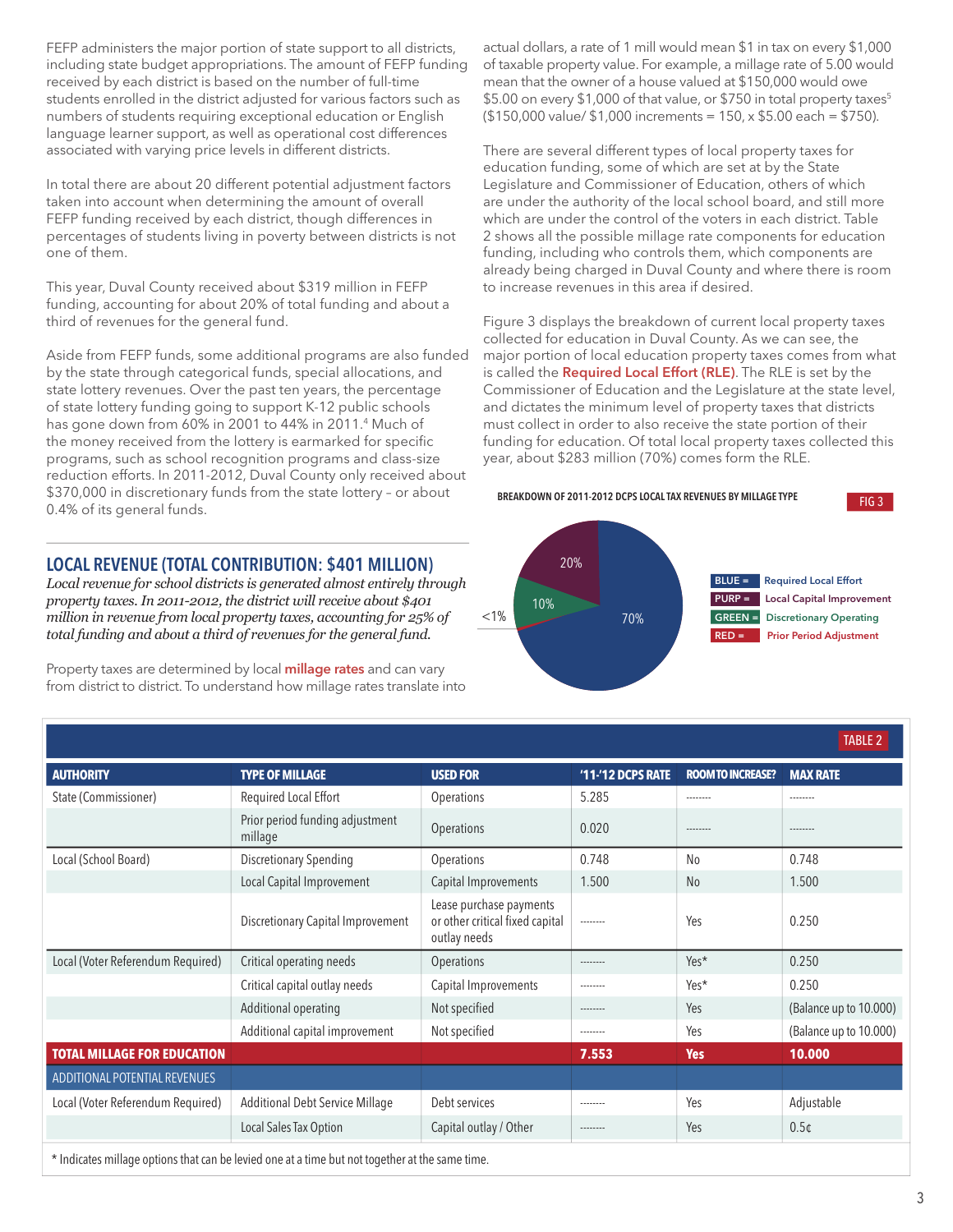

In addition to the RLE, Duval County also collects some additional mills in discretionary local taxes, including 0.748 mills for additional discretionary operating funds and 1.5 mills for local building and property improvements. Both of these are controlled by the local school board and are currently set at the maximum allowable rate by law, as is the case in nearly every other district in the state.<sup>6</sup> Together these discretionary mills generate approximately \$120 million in additional local funds.

### OTHER REVENUE (TOTAL CONTRIBUTION: \$545 MILLION)

*Incoming federal aid, state support and local property tax revenues described above account for about 66% (\$1.081 billion) of Duval County's total 2011-2012 operating budget. So what about the rest? The remaining balance consists largely of restricted funds and balance forwards from last year in categorical spending accounts.* 

The general fund contains about \$153 million in existing fund balance from last year, including planned savings, fund transfers and a minimum required balance the district is required by state law to keep available. The remainder of any balance forward or restricted funds is strictly limited in what it can be used for and is, for all intents and purposes, unavailable as offsetting funds to consider when looking at instructional and operational funding shortages in the general fund.

#### WHERE DOES THE MONEY GO?

Of the \$1.6 billion budget for 2011-2012, only about 61% (\$995 million) is available in the general fund. The other 39% (\$631 million) is restricted in categorical spending accounts for specified uses such as building or property investments, food services, implementation of federal programs, or debt repayment.

In Figure 4, we see how money available in the general fund is allocated this year. About 73% of all available general funds are spent on instruction or instructional support services and materials, including teacher salaries and benefits, professional development, curriculum development and instruction-related technology. The next few largest expenses include Operations and Utilities (10%), School-level Administration (6%) and Transportation Services (4%).

As noted earlier, a smaller percentage of categorical funding from certain accounts can also be used to support instruction,

professional development, administration or other direct operational costs. When spending from all accounts is considered, Duval County spends about 77% of its total budget on schoollevel instruction and operational costs, 18% on district-wide school support (such as transportation and central services) and about 6% central administration and board costs.7

*When spending from all accounts is considered, Duval County spends about 77% of its total budget on school-level instruction and operational costs, 18% on district-wide school support and about 6% <i><u>central</u> administration* and *board* costs.

## BOTTOM LINE QUESTIONS

## DOES THE DISTRICT HAVE ENOUGH MONEY?

*This is where the importance of understanding the difference between general and categorical funds comes into play. While the total budget is substantial, the district only has independent discretionary control over about 61% of it to put directly towards instructional needs and*  support as it sees fit. However, even that money is not *as free as it is intended to be. The district often has to dip into their general funds to support programs known as <i><u>Infunded</u>* mandates.

Unfunded mandates are programs that are required by state law, but for which the district is not allotted enough additional funding to cover the cost of running them. As such, the district is forced to tap into its own general funds to cover their costs at the expense of being able to use that money to support other programs. Among the most prominent unfunded mandates stretching the district's budget right now, include:

*Class size limits:* In 2002, an amendment to the Florida constitution mandated that all core subject class sizes must be limited to 18 (K-3), 22(4-8), or 25 (9-12) students respectively. Helping districts meet this requirement will cost the state \$20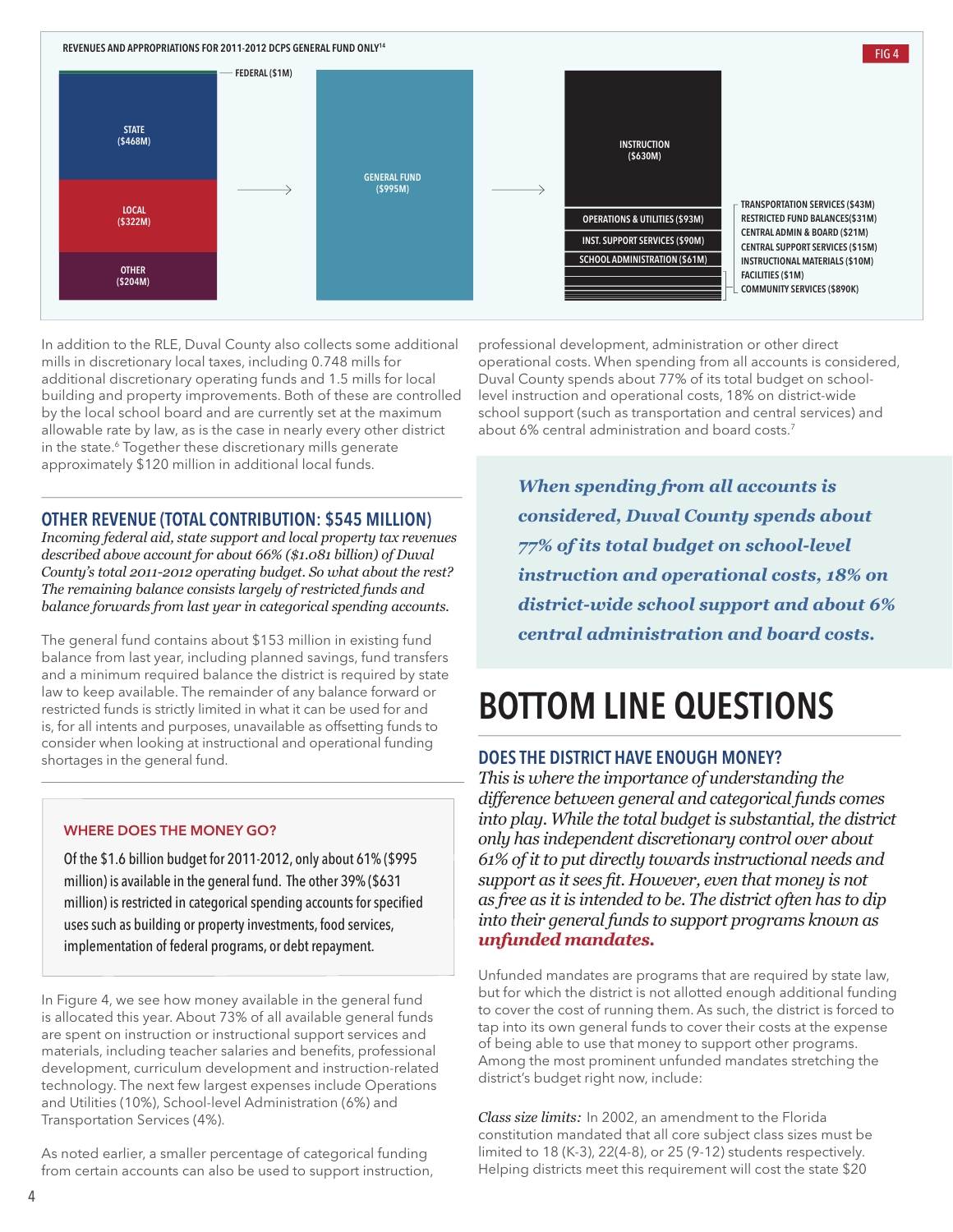*The district does not have enough money to adequately implement all of these unfunded mandates – on top of their primary effort to provide a "uniform, safe, secure, and high quality system of free public schools" for all students without having to sacrifice something elsewhere.* 

billion over the first 8 years and another \$4 billion each year after that, despite the fact that a growing body of research indicates that small, uniform reductions in class size alone has little or no effect on student achievement.<sup>8</sup> In 2011-2012, Duval County received about \$142 million in class size reduction funds from the state to help meet that mandate but it will still not be enough to cover the entire cost. In order to hire enough teachers to be in full compliance, the district would have to spend approximately \$12 million above and beyond that out of its own general funds. Should it not be able to do so, the state-imposed penalty for failure to meet class-size limits could cost up to \$8 million.

*Expansion of mandatory standardized testing:* The expansion of standardized testing to include a pre- and post- test for every non-FCAT subject area course taught in the district will require the creation and administration of dozens of new tests at the district's expense. In addition, a mandated shift in the implementation of existing exams from paper to online testing will require a significant investment in upgrading the district's technology infrastructure and staff at their own expense. All in all, the district estimates that efforts to meet all of these new testing requirements will cost about \$6.4 million in the first year and \$2.3 million each additional year out of its general funds.

*On average, the states found to be inadequately funding education in a six state study were already spending about \$700 PRUAY PRUPIL than Florida.* 

*Expansion of school choice scholarship options:* School choice scholarships allow qualifying students to choose to attend a school outside of their local zone if they believe it offers a better education or specific services they require. When they do, the per-pupil expenditure that would have been funded to their local school is then provided to their new school instead. However, not covered as these options continue to expand are related costs, such as: expanding transportation services to provide for the growing number of students attending schools outside their neighborhood, adding or reallocating staff to high demand schools with growing enrollment, or continuing to cover the fixed costs of the neighborhood schools which students are leaving and drawing expected funding away from. All of these must be absorbed by the district out of general funds. In total, the district

#### WHAT ABOUT THE REST OF THE MONEY?

General funding accounts for about 61% of Duval County's 2011-2012 total budget, and is the primary source for supporting instruction and day to day operations of the district. But what about the other 39%? For a more detailed look at where all the categorical funds in the budget are going, along with additional online content and resources about school funding and the budget, visit **www.JaxPEF.org** and click on the Reports & Publications tab.

estimates that the expansion of school choice scholarship options over the next year will cost up to an additional \$5.8 million.

Altogether, the district estimates it will have to spend upwards of \$50 million out of its general fund this year to be in compliance with all unfunded mandates required by the state.<sup>2</sup>

Considering all of this, the answer to whether the district has enough money to adequately implement all of these unfunded mandates – on top of their primary effort to provide a "uniform, safe, secure, and high quality system of free public schools" for all students – would have to be no, not without having to sacrifice something elsewhere.

### IS THE STATE DOING ITS PART TO ADEQUATELY FUND EDUCATION?

*In 2008-2009 (the most recent year with currently available comparison data), Florida ranked 38th out of 51 states (including DC) in average total per-pupil spending.9 However when considering the percent of total per-pupil funding contributed by the state (34%), Florida ranked 48th – above only South Dakota, Illinois, and DC (which has no state revenue to receive). Conversely, Florida ranked 6th in percent of total per-pupil spending contributed by local resources (55%).* 

While relative comparisons are informative, they do not alone necessarily imply the conclusion that Florida is underfunding education at the state level. It could also simply be the case that others are overspending. In order to better understand the relative spending comparisons, we also need a better sense of how much a quality education should cost. While no specific research has been conducted to try to quantify this yet in Florida<sup>10</sup>, we can learn from cost studies conducted in other states.

According to a 2004 study examining funding structures in six different states to try to answer the question 'What is the cost of adequate education funding?', funding levels in each state were found to be inadequate and would likely need to be increased by about 30% to truly provide adequate educational funding for all students.11 On average, the states found to be inadequately funding education in that study were already spending about \$700 more per pupil than Florida.

Given the additional funding cuts Florida has made to education since that time<sup>12</sup>, along with the growing number of unfunded mandates mentioned above, the answer to whether the state is doing its part to adequately fund education at a level that matches its expectations for all schools would have to be no.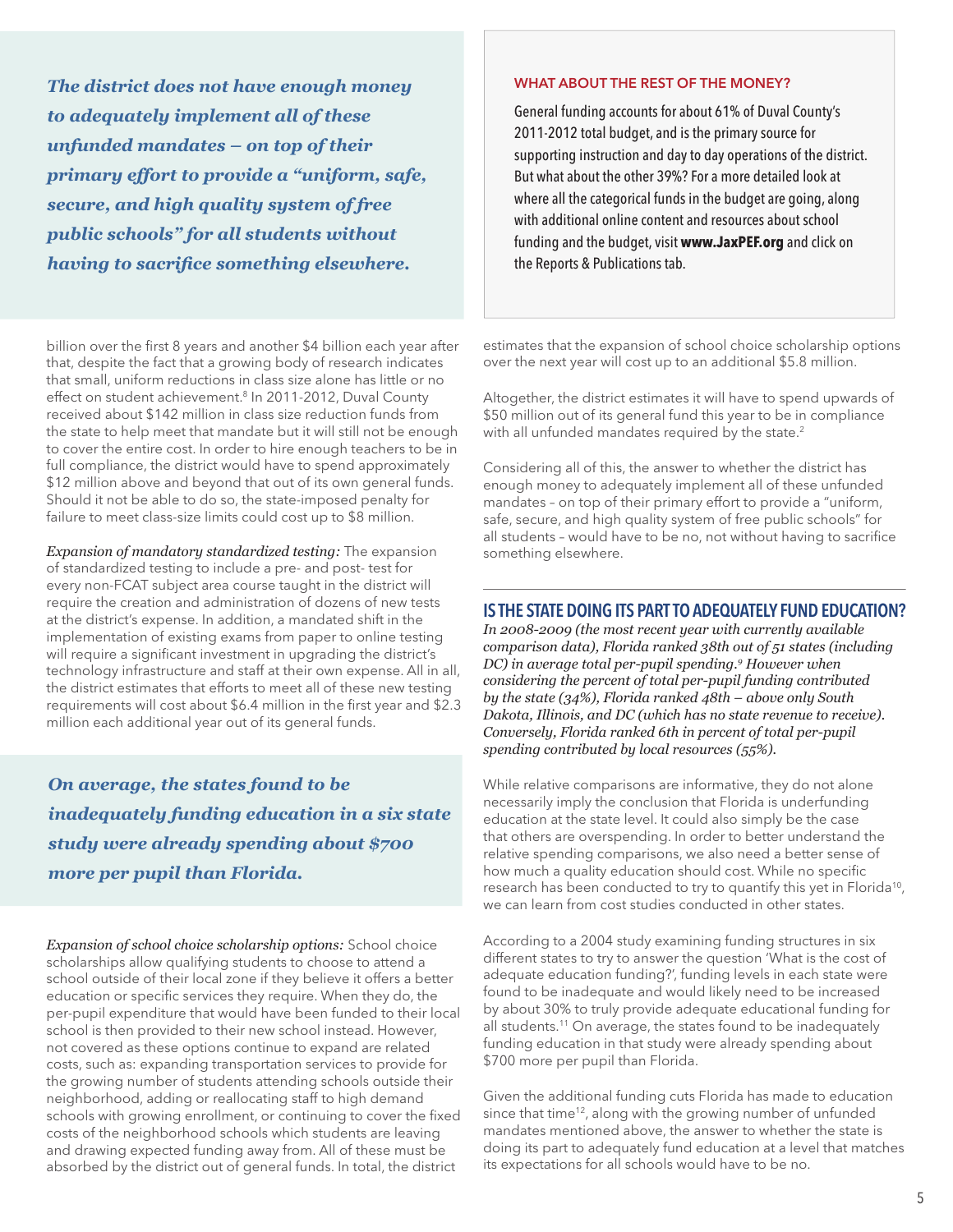

## IS THE DISTRICT DOING ITS PART TO SPEND THE MONEY IT HAS RESPONSIBLY? ARE THERE WAYS THE DISTRICT COULD BE SPENDING MONEY MORE EFFECTIVELY?

*According to a recent study of the district conducted by independent consulting group Education Resource Strategies (ERS), Duval County spends its budget as efficiently as any other district they have seen – despite also being one of the lowest funded districts of any they have studied. This means that the district spent proportionally less on central administration and board expenses, and proportionally more directly at the school level than any other district they had previously studied. For this the district should be applauded.* 

However, being a low-funded district also means needing to always be on the lookout for innovative alternatives to ensure the money being spent is having the maximum impact for students. To this end, ERS identified a number of restructuring opportunities the district could still implement that would free up additional funds to increase instructional support or guard existing programs against future cutbacks.

The largest potential area for restructuring is in combining a number of small, under-enrolled elementary schools. ERS identified 51 elementary schools with enrollments below 500 students, many of them operating in buildings designed to hold many more students. As students move out of a school, whether due to natural movement or expanded school choice options, the fixed cost of operating those buildings (electricity, maintenance, infrastructure) does not go down. As a result, the district ends up paying what ERS calls a "size premium" which effectively means it costs significantly more money per student to keep the building operational than it would a larger school operating at its intended enrollment size. ERS estimates the total extra cost for operating all these schools is about \$26 million per year, as opposed to what it would cost to operate fewer, larger, fully enrolled schools.

Another opportunity identified was in restructuring some schoollevel front office staff to reduce positions there and redeploy that money for additional instructional staff. Restructuring roles to reduce *Given the relatively low level of funding to work with and the results of the independent audit, the answer to whether the district is doing its part to spend the money it has responsibly would have to be yes – though <u>with room for improvement.</u>* 

non-instructional staff by just 25% district-wide would create a savings of about \$3.8 million that could be reinvested in increasing support and academic attention for students at those schools. Given the relatively low level of funding to work with and the results of the independent audit, the answer to whether the district is doing its part to spend the money it has responsibly would have to be yes – though with room for improvement.

There still remain several options the district could explore to make sure the money they are spending in the right place is also being spent in the right way. Doing so will become increasingly important for protecting programs such as art, music, P.E. and extracurricular athletics from additional funding cuts in the future.

## RECOMMENDATIONS

*The combined impact of decreased funding and increased legislative mandates over the past several years has left the district overextended in its efforts to provide a well-rounded, high quality public education that meets the needs of all students.* 

In order to protect our schools from further cuts that could soon begin to undermine basic educational quality in an irreparable way, the community and the district need to work together immediately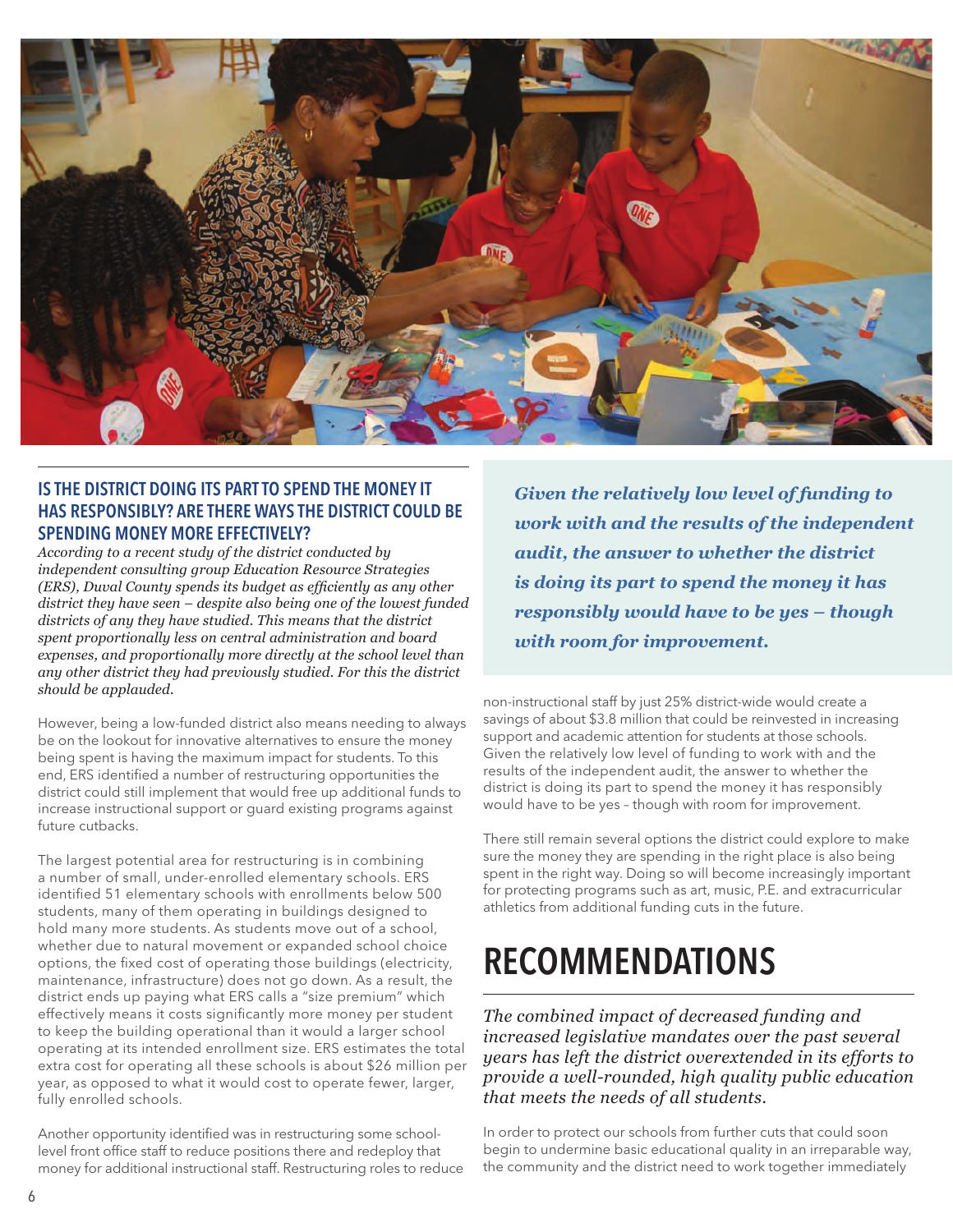towards two goals: (1) stabilizing education funding at a level that matches fixed or increasing operational costs plus the cost of any additional mandates, and (2) increasing the effectiveness of current spending where possible and transparency about how all money is spent.

**KEYTERMS** KEY TERMS

Specifically, we suggest the community and district each begin with the following actions towards those goals:

### COMMUNITY:

#### *Support the district by actively opposing any further reductions to education funding at the state level.*

The majority of school funding resources, including FEFP support, state lottery support, and RLE property tax rates are controlled at the state level. The district cannot continue to sustain ongoing annual funding reductions and increased requirements without fundamentally sacrificing education quality.

#### *Support the district by actively lobbying for revisions to unfunded mandates, including reconsideration of class size limits.*

Research indicates that small, mandatory reductions in class size across the board has minimal effect on student achievement overall. Much more important is the ability to selectively reduce class sizes for those who need it the most, or to invest more in teacher quality for all students. The current legislation does not provide this type of flexibility because it overextends the district's resources by requiring staff to be added equally across all schools regardless of need.

#### *Be willing to engage in an open-minded discussion about options for increasing local revenues if state funding reductions continue.*

Table 2 showed a number of different millage increase options available at the local level, as well as an additional sales tax option. Florida Department of Revenue's Office of Tax Research estimates that a half-cent sales tax on certain goods and services would generate an additional estimated \$74 million for schools in Duval County in the next year<sup>13</sup>. And unlike property tax increases, which would be paid exclusively by county residents, a half-cent sales tax increase would raise money in part on the purchases of visitors and travelers passing through the district.

## DISTRICT:

*Consider consolidating small, under-utilized elementary schools and redirect the savings to instructional support.* Operations & Utilities is the second largest cost area out of the general fund, due in part to continuing efforts to keep all schools operating in their traditional capacity despite dwindling enrollments. Of course, a number of factors besides just cost should be considered in any process of school consolidation – including student achievement, community feedback, and alternative building use opportunities – but ERS estimates that the district could expect to save approximately \$500,000 annually per school.

#### Explore restructuring school-level front office positions and *resource classes where possible and redirect resources to*

*instructional support.* ERS estimates that Duval County secondary schools tend to have about twice the number of front office staff relative to schools in comparable districts. Restructuring these roles could save anywhere from \$3-7 million to be reinvested in increasing instructional staff.

## For more information on this issue and what you can do to get involved or continue the conversation, please visit us at www.JaxPEF.org.

Categorical funds: Money received by the district that can only be spent in ways specifically approved by the state or funding source.

General funds: Money received by the district that is not specifically restricted in how it can be spent. General funds are the district's primary source for funding all "day to day" instruction and operations costs.

Millage Rate: Rate used in calculating property taxes based upon the value of property.

Required Local Effort (RLE): Portion of the overall millage rate set by the Florida legislature as the minimum level of property taxes a district must collect in order to also receive state education funding.

Unfunded mandates: Programs that districts are required to implement by state law, but which do not come with enough additional funding to cover the cost of running them.

## FOOTNOTES

- 1 Financial News & Daily Record (2011) (http://goo.gl/LRYbP)
- 2 Estimate as of Nov. 2011 (Duval County Public Schools, Budget Services Office)
- <sup>3</sup> Unless otherwise noted, all amounts cited from DCPS District Summary Budget 2011-2012. (http://goo.gl/fbkwh)
- 4 Florida Department of Education (http://goo.gl/QoKzY)
- 5 Example does not include other rate adjustments applied or additional city millage taxes.
- 6 Sarasota Herald-Tribune (2011) (http://goo.gl/nVCpc)
- 7 Education Resource Strategies. ERS Resource Mapping: School Funding. Presented to Duval County Public Schools, January 27, 2011.
- <sup>8</sup> Chingos, M.M. (2010). The impact of universal class-size reduction policy: Evidence from Florida's statewide mandate. (http://goo.gl/PsP26)
- 9 2009 Annual Survey of Local Government Finances School Systems. (http://goo.gl/XtZtD)
- 10 Rep Mike Weinstein (R-Orange Park) has filed a bill that would require OPPAGA to determine a minimum level of per-pupil funding the state must provide to meet its constitutional obligation to be adequately funding high quality schools. At the time of this publication, the bill remains under review. To follow it's progress, visit http://goo.gl/xQ1J7.
- 11 Harris, D.N. (2004). Funding Florida's Schools: Adequacy, Costs, and the State Constitution. (http://goo.gl/L5GIj)
- 12 Florida Center for Fiscal and Economic Policy. (2011). (http://goo.gl/ dAksj)
- 13 Office of Economic and Demographic Research (http://goo.gl/zOl03)

Special thanks to the Duval County Public Schools, Budget Services Department; Save Duval Schools